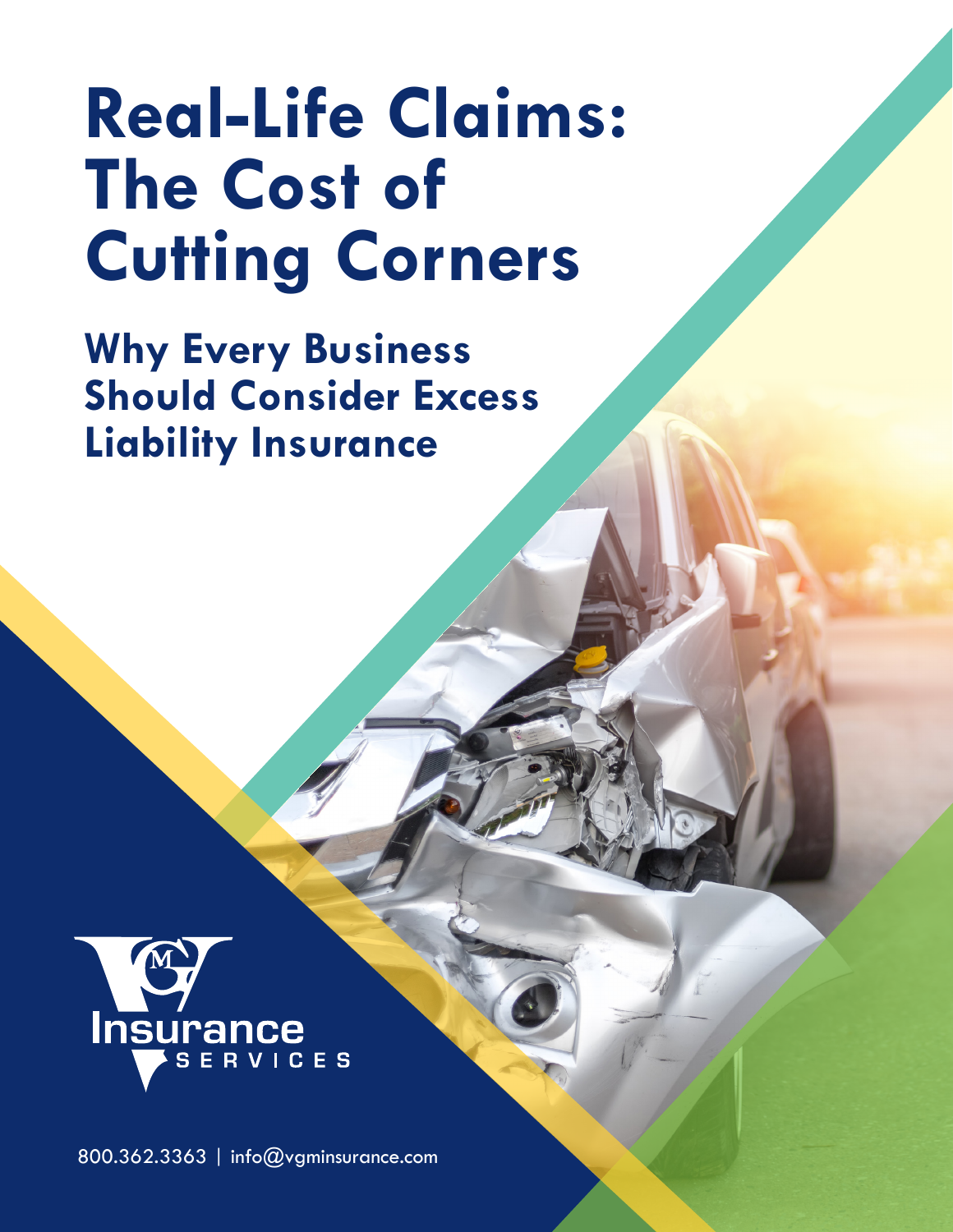At VGM Insurance, we are always looking for ways to help our clients manage their risk and ensure they have the coverage they need. By identifying possible gaps in our customers' coverage, we have helped many businesses escape the wrath of devastating financial disasters.

There's nothing worse than thinking you're covered in case of a claim—only to later discover you're not. Excess Liability insurance is an extra layer of protection to eliminate this scenario. It places an additional limit on top of the existing limits attached to liability policies, including General Liability, Business Auto liability, and Workers' Compensation liability.

Here's an example of a real-life case where Excess Liability coverage could have prevented the loss of one business owner's dream.

## **Caught in a Blind Spot**

*After years of hard work, you've finally reached your goal of doubling your client base and your employee count. Business is booming, and along with the satisfaction of marking a major milestone in your business, you also are completely overwhelmed. You are struggling to keep up with your daily tasks, so you finally take your peers' advice and hire an assistant.* 

*Whew. What a relief. You feel caught up on projects and everything seems to be running smoothly. You decide to reward your team with takeout from the new restaurant in town. Your assistant makes the order and checks out a company vehicle to pick up lunch.* 

*While driving back to the office, your assistant was cut off in traffic. While quickly veering to the left lane, a minivan was in your assistant's blind spot and crashes head on with your company vehicle. Seven people were in the minivan, including three children. Everyone survived, including your assistant, who sustained minor injuries, but several of the minivan's occupants received catastrophic, life-altering injuries.* 

*While you are thankful everyone survived, the news is devastating. You report the accident to your insurance agent, and they begin the process of notifying your Business Auto carrier for coverage.* 

*A few weeks later you get a call from your agent. They tell you that the limits on your Business Auto policy have been met, leaving no more coverage for the remaining incurred expenses.* 

*You hang up the phone in bewilderment. How could this be? You took almost all of the advice of your insurance agent and signed up for each coverage option they recommended—except Excess Liability. Later, you discover if you'd had the Excess Liability coverage, it would have covered the cost of the additional liability, and might have saved your business.*

## **Going the Extra Mile**

The owner in this case clearly cared about their business and their employees. Unfortunately they didn't consider the impact that worst-case scenarios could have on their business.

The number one lesson from this real-life example is that all business owners should talk to their insurance provider about adding Excess Liability coverage. It's best to be over prepared and ensure your business has the protection it needs to withstand even the most catastrophic claims or lawsuits. Not only are these types of claims the ones that make headlines, they're also the ones that can close businesses.